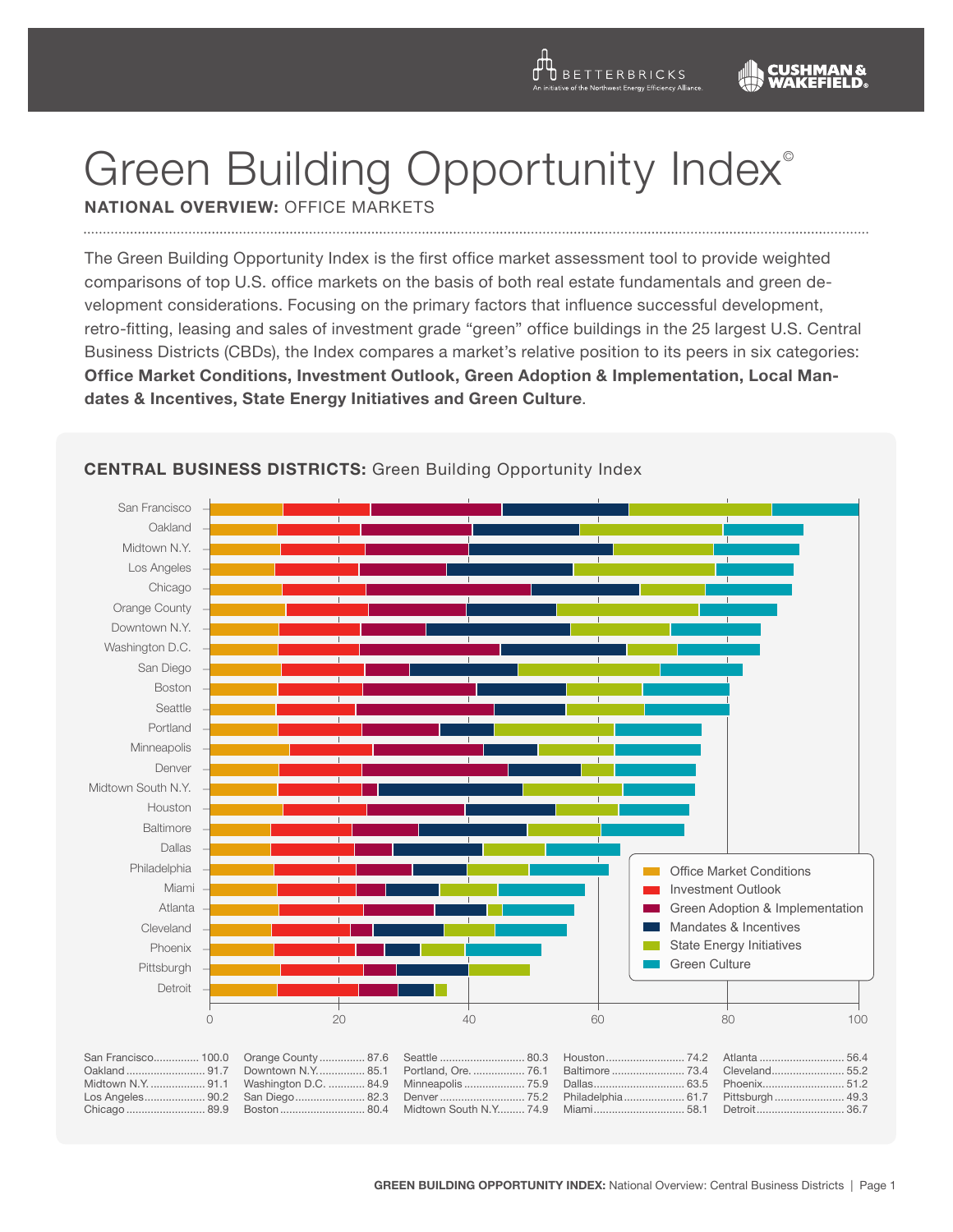# What is a Green Building?

For the purposes of this research, green buildings are those which are certified through third party verified standards on the basis of their sustainability and energy efficient programs. Buildings certified through the U.S. Green Building Council's Leadership in Energy and Environmental Design (LEED) program and those which have earned the Environmental Protection Agency's ENERGY STAR® label were included in the compilation of data for the Index.

# **How the Points are Scored**

The Index ranks each market on a scale comprised of six main categories. To determine a market's position in a particular category, each is ranked across several variables. Then, the market with the highest score is assigned a value of 100, with the remaining markets receiving a value based on their position relative to the leader. The results for each variable are then totaled, giving a combined market score for the category. The summarized scores are then recalibrated, with the highest market total set to a value of 100. The remaining markets then receive a final ranking based on their position relative to the leader.

# **For Example**

To derive the rankings for the investment outlook category, the following variables were used:

- 2-year Forecasted Rent Growth as %
- 3-year Office-Using Employment Growth
- Incoming Supply (space currently under construction)

A specific market may receive a "score" of 45 on 2-year rent growth, 73 on 3-year employment growth and 87 on incoming supply. This provides a total of 205 for the category. If this is the highest score of all, then this total is indexed to 100 and the other markets adjusted accordingly. Thus, by indexing each category ranking, a general sense of scale across all scores is evidenced. A market with a score of 65 is achieving 65% of the points that the highest ranking market achieved. The summary presented beneath the Index graph on page 1 reflects the numerical rankings of the individual cities. More in-depth discussions of individual markets and their rankings are published separately as **Green Building Opportunity Index Profiles**. Contact information for ordering individual market profiles is presented on the last page of this report.

# Office Market Conditions **Conditions**

This criterion identifies and assesses current market fundamentals. It incorporates a combination of metrics including: rent, vacancy, leasing activity and absorption.

## **Included variables:**

- *– Class A Vacancy Rate*
- *– Overall (all classes) Vacancy Rate*
- *– Leasing Activity as a % Inventory*
- *– Year-over-Year Change in Absorption as a % Inventory*



#### CBD Office Market Condition Scores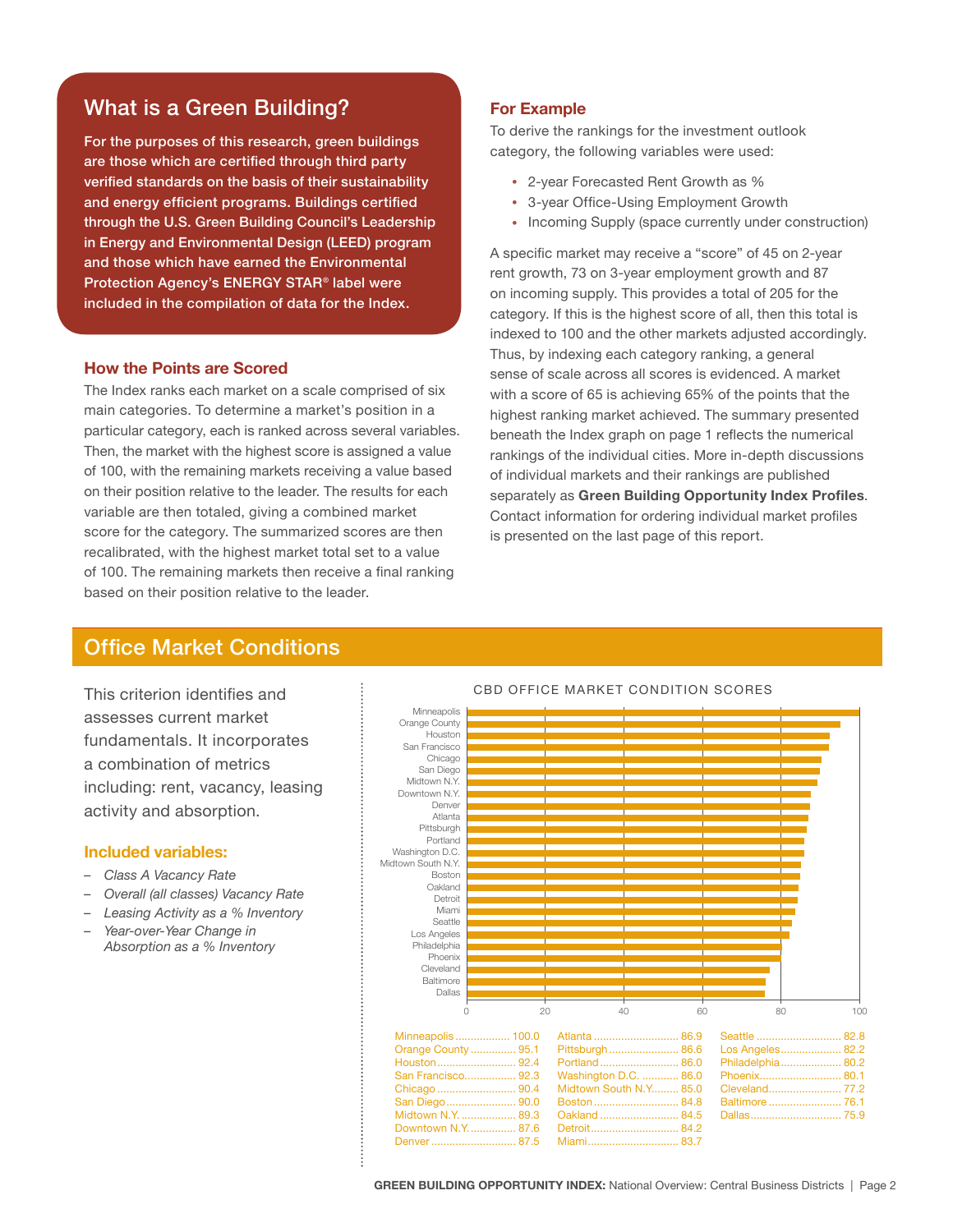# Investment Outlook

This category displays forecasted future conditions through the application of Cushman & Wakefield's proprietary forecasting methodology. Both demand drivers and supply-side pressures are used to rank markets on their relative position considering where they will likely be in two to three years.

# **Included variables:**

- *– 2-year Forecasted Rent Growth as %*
- *– 3-year Office-Using Employment Growth*
- *– Incoming Supply as a % Inventory (space currently under construction)*



|  |                             | San Francisco 100.0 Crange County 95.7 Baltimore  93.8                |  |
|--|-----------------------------|-----------------------------------------------------------------------|--|
|  |                             |                                                                       |  |
|  |                             | Midtown South N.Y 96.9   Houston 95.6   Phoenix 93.2                  |  |
|  |                             | Midtown N.Y.  96.6 Portland  95.6 Downtown N.Y.  93.0                 |  |
|  |                             | Oakland ……………………… 96.5 San Diego …………………… 95.6 Seattle ……………………… 92.1 |  |
|  |                             | Dallas 96.5  Atlanta  95.4  Cleveland 91.1                            |  |
|  |                             | Los Angeles 96.5 Philadelphia 94.8 Miami 90.4                         |  |
|  | Pittsburgh 96.3 Denver 94.6 |                                                                       |  |
|  |                             |                                                                       |  |
|  |                             |                                                                       |  |

# Green Adoption & Implementation

This category addresses the potential to execute green development and/or redevelopment in the city – identifying the current level of existing and planned green projects, as well as other factors such as the number of LEED APs who are mechanical engineers (and can thereby facilitate the commissioning process). These factors, coupled with quantifying the number of buildings that have earned the ENERGY STAR label, offer insight into market "maturity" in terms of developing green inventory.

## **Included variables:**

- *– Total sf of LEED Certified CBD Office Space*
- *– Total sf of LEED Certified as a % Inventory*
- *– Total sf ENERGY STAR*
- *– Total sf ENERGY STAR as a % Inventory*
- *– # Accredited LEED Professionals per Capita*
- *– # Accredited Mechanical Engineers with LEED AP*



#### CBD Green Adoption & Implementation Scores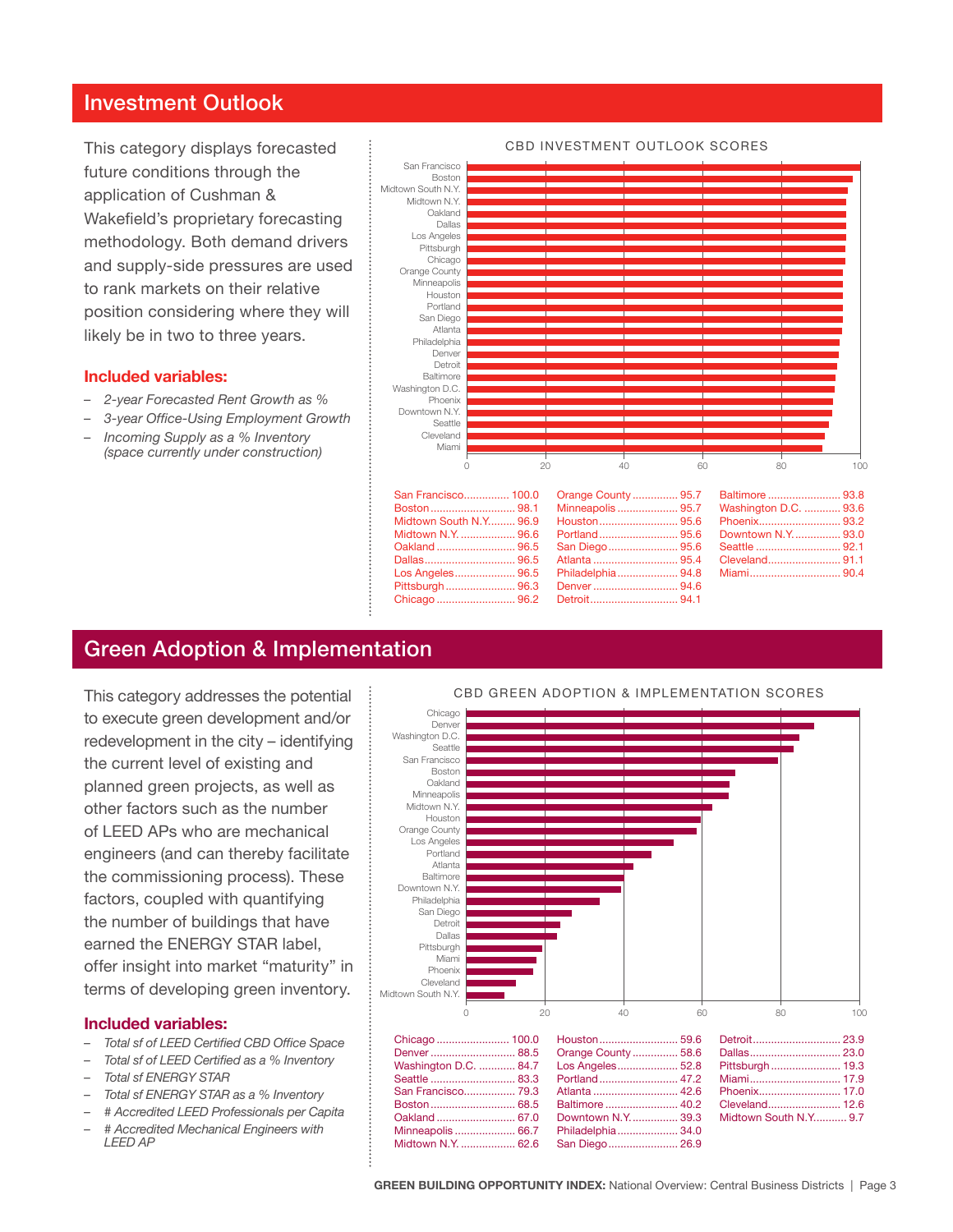# Mandates & Incentives

This category assesses a municipality's commitment to sustainable building practices both through mandates and incentives to build and/or refurbish green development/investment/retrofits. It analyzes state and local incentives and is organized into two sections. Both sections focus on the impact that the incentives and mandates will have on the private sector in particular.

## **Included variables:**

- *– State, County and City Laws and Ordinances*
- *– Expedited Permitting*
- *– Permit Fee Reductions/Discounts*
- *– Density Bonuses*
- *– Energy Incentives\**
- *– Availability of Direct Funding*
- *\* Though a few of the states represented in our study do provide energy incentives, every effort was made not to duplicate consideration of the programs included in the State Energy Incentive analysis below.*

## **Mandates & Incentives Criteria**

The first criterion, mandates, measures on a four-point scale how aggressively a municipality is requiring green aspects in development or requiring green development in its entirety. The second criterion, incentives, also uses a four-point scale to measure the benefits that municipalities provide for developing green, including incentives related to financing, permitting and density.



#### Mandates & Incentives Scores

| Midtown N.Y.  100.0 Baltimore  75.0 Minneapolis  37.5   |  |
|---------------------------------------------------------|--|
| Downtown N.Y 100.0 Orange County 62.5 Portland 37.5     |  |
| Midtown South N.Y 100.0 Boston  62.5 Philadelphia  37.5 |  |
|                                                         |  |
| Los Angeles 87.5 Dallas 62.5 Atlanta  37.5              |  |
| Washington D.C.  87.5 Seattle  50.0 Phoenix 25.0        |  |
|                                                         |  |
|                                                         |  |
|                                                         |  |
|                                                         |  |

The four-point scale analyzes mandates and incentives separately in each of the cities ranked and characterizes each as: Minimal, Basic, Moderate or Aggressive. The blended "score" is then utilized to rank the cities according to how aggressive (or not) each is, considering the variables.

# Incentives & Mandates: Future Studies

In analyzing the impact of local area incentives and mandates on green buildings, the research team encountered a myriad of policy approaches. For purposes of the Index, ranking each jurisdiction's regulatory environment became – by necessity – a subjective exercise. The four categories described above give a high-level indication of how aggressive each jurisdiction is in promoting green buildings. A more quantitative approach, tying specific policy approaches to pro forma building financials, would be a valuable next step in understanding the true impact of green building and energy efficiency regulations on the market. Furthermore, the acceleration and rapid adoption in recent months of both more stringent code regulations and more generous incentives in cities across America (New York City, Washington D.C., Austin, Seattle and others) further supports a more in-depth examination of the efficacy of these policies. The Index research team is currently evaluating methodological approaches and resource requirements to conduct further research on this topic.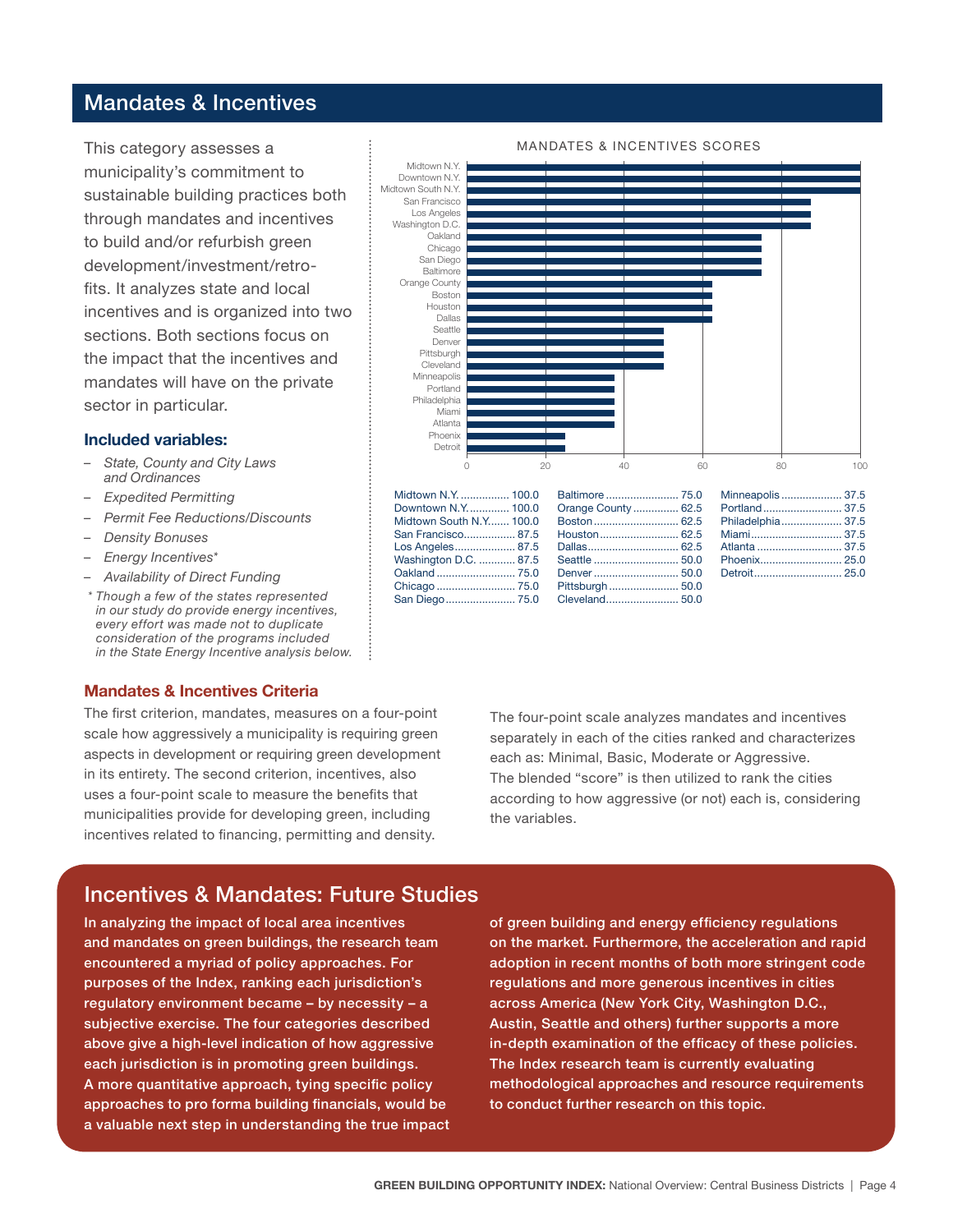# State Energy Initiatives

This category ranks the effectiveness of state energy policies as measured by the American Council for an Energy-Efficient Economy (ACEEE).

# **Included variables:**

- *– Utilities and Public Benefits Efficiency Policy*
- *– Building Code Score*
- *– Combined Heat and Power Score*
- *– Appliance Standards*
- *– State Lead by Example R&D*
- **Financial Information Incentive**

#### ONLINE SOURCE

For more information on state energy initiatives, visit the ACEEE website: www.ACEEE.org.



| San Francisco 100.0 Seattle  54.9 Miami 41.1                          |  |  |
|-----------------------------------------------------------------------|--|--|
| Oakland  100.0 Minneapolis  54.3 Washington D.C.  35.9                |  |  |
| Los Angeles……………… 100.0  Boston……………………… 53.4  Cleveland…………………… 34.8 |  |  |
| Orange County  100.0 Baltimore  51.6 Phoenix 31.3                     |  |  |
| San Diego 100.0 Chicago 46.1 Denver  23.8                             |  |  |
|                                                                       |  |  |
| Midtown N.Y.  70.2  Dallas…… 44.2  Detroit…… 9.0                      |  |  |
| Downtown N.Y 70.2    Philadelphia 43.3                                |  |  |
| Midtown South N.Y 70.2    Pittsburgh 43.3                             |  |  |

# Green Culture

This criterion measures a region's cultural attitudes and commitment to green and sustainable practices. Data from SustainLane, "the largest online resource for going green," was analyzed and ranked relative to its influence on commercial real estate. SustainLane ranks a city's performance in 16 different areas. Cushman & Wakefield selected the four categories deemed most relevant to commercial real estate to rank the individual cities in this analysis.

# **Included variables:**

- *– Green Economy*
- *– City Innovation*
- *– Planning & Land Use*
- *– Transit Ridership*

#### ONLINE SOURCE

For more information on green culture, visit the SustainLane website: www.SustainLane.com.



# CBD Green Culture Scores

## STATE ENERGY INITIATIVE SCORES